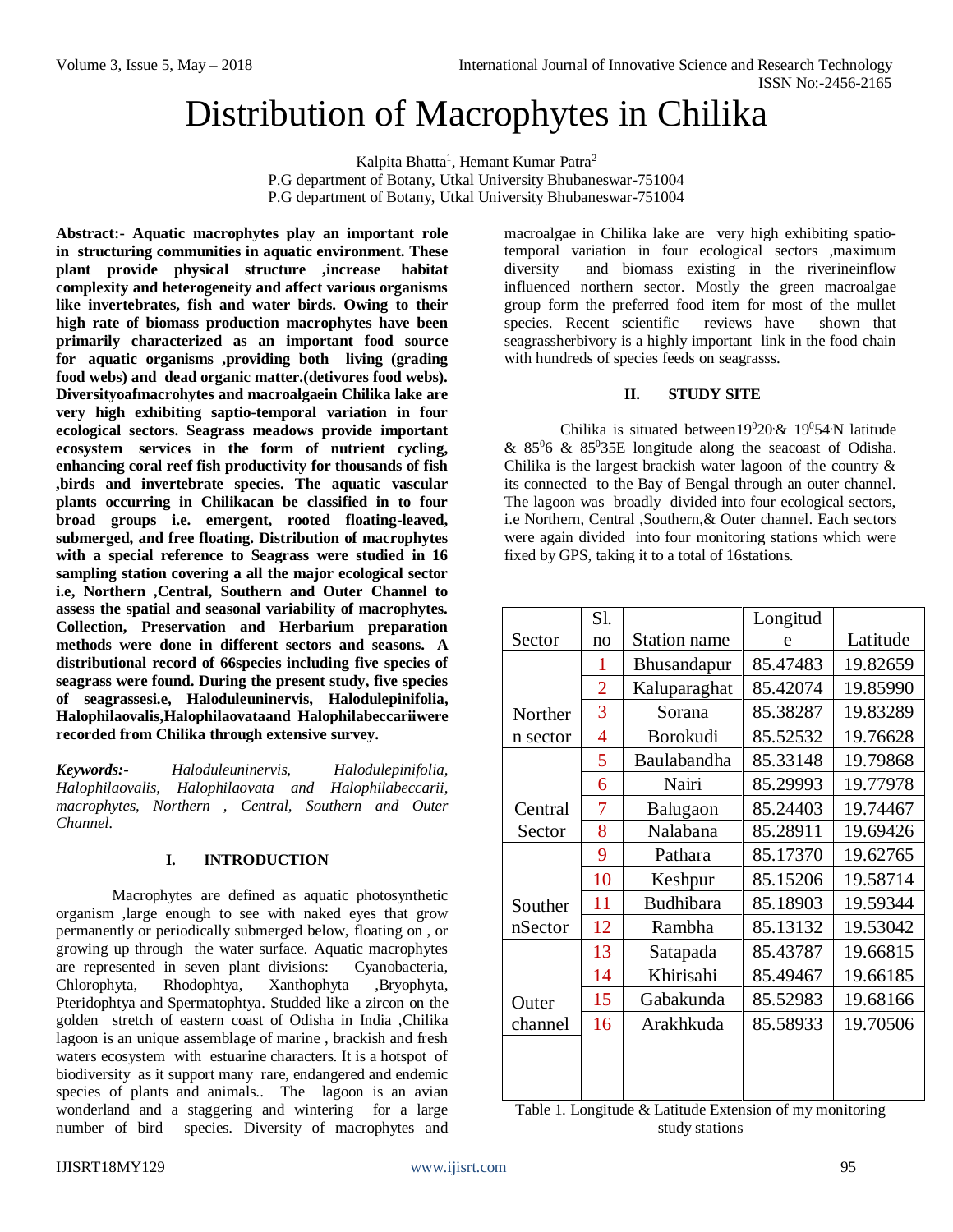

### **III. MAP SHOWING SIXTEEN MONITORING STATIONS IN DIFFERENT SECTOR**

During the present study, extensive survey was carried out for exploring the macrophtyes within the water spread.

Assessment of biological diversity of the angiospermicplants, Mapping& monitoring of the Invasive species, exploration of seagrass meadows & macro algae was carried out. Phtyoplanktons were not included in this study.

#### **IV. MATERIALS AND METHODS**

#### *A. Field and Herbarium Methods*

Each Seagrass was collected in its flowering or at vegetative stage, field notes on its locality, habitat, collector's name, collection number, uses and plant details were maintained in field notes. The specimen were brought to the laboratory and were identified by studying morphological Characters by following State floras, Monographs, or by matching with herbarium available in India(Central National Herbarium, Kolkata) and some with consultation with state

taxonomist. During monitoring information on soil types, depth and salinity were also gathered to assess the environmental conditions for the growth of seagrasses and also local uses and threats to the seagrasses meadows were studied through visual observations and interacting with local peoples.

## *B. Identification & Nomenclature*

The identity of the plant was determined with the help of artificial taxonomic keys provided in 'The Botany of Bihar & Orissa' (Haines,1921-1925), Its 'Supplements', Mooney,1950,The Flora of Orissa (saxena& Braham,1994- 96),other floras, monographs & taxonomic revisions using the diagonistic characters in the phtyogeography of the plant. The correct name was ascertained to each taxon as per the rules provision of the recent International Code of Botanical Nomenclature(ICBN).The correct name is followed by reference to " The Flora of Odisha"(Saxena&Brahmam) & the collection number of specimens.The important synonyms(s) occurring in the Botany of Bihar & Orissa and its supplement have been given to correct it to correct name.

#### *C. Enumeration of Taxa*

In the enumeration, the families have been arranged according to modified Benthem & Hokers system of classification(1862-1883) as done in the Central National Herbarium, Botanical Survey of India, Calcutta (CAL) & elsewhere.

#### *D. Collection & Identification of macro-algae*

The macroscopic algal samples were collected from samplingstations located in the four ecological factors of the lagoon in thirty day intervals. During collection trips macro algal samples were preserved in lugols solution immediately after collection.

## **V. RESULTS AND DISCUSSION**

The aquatic vascular plants occurring in Chilika can be classified in to four broad groups i.e. emergent, rooted floatingleaved, submerged, and free floating. All the four groups were encountered during the course of the present study. Emergent macrophytes are mostly perennial

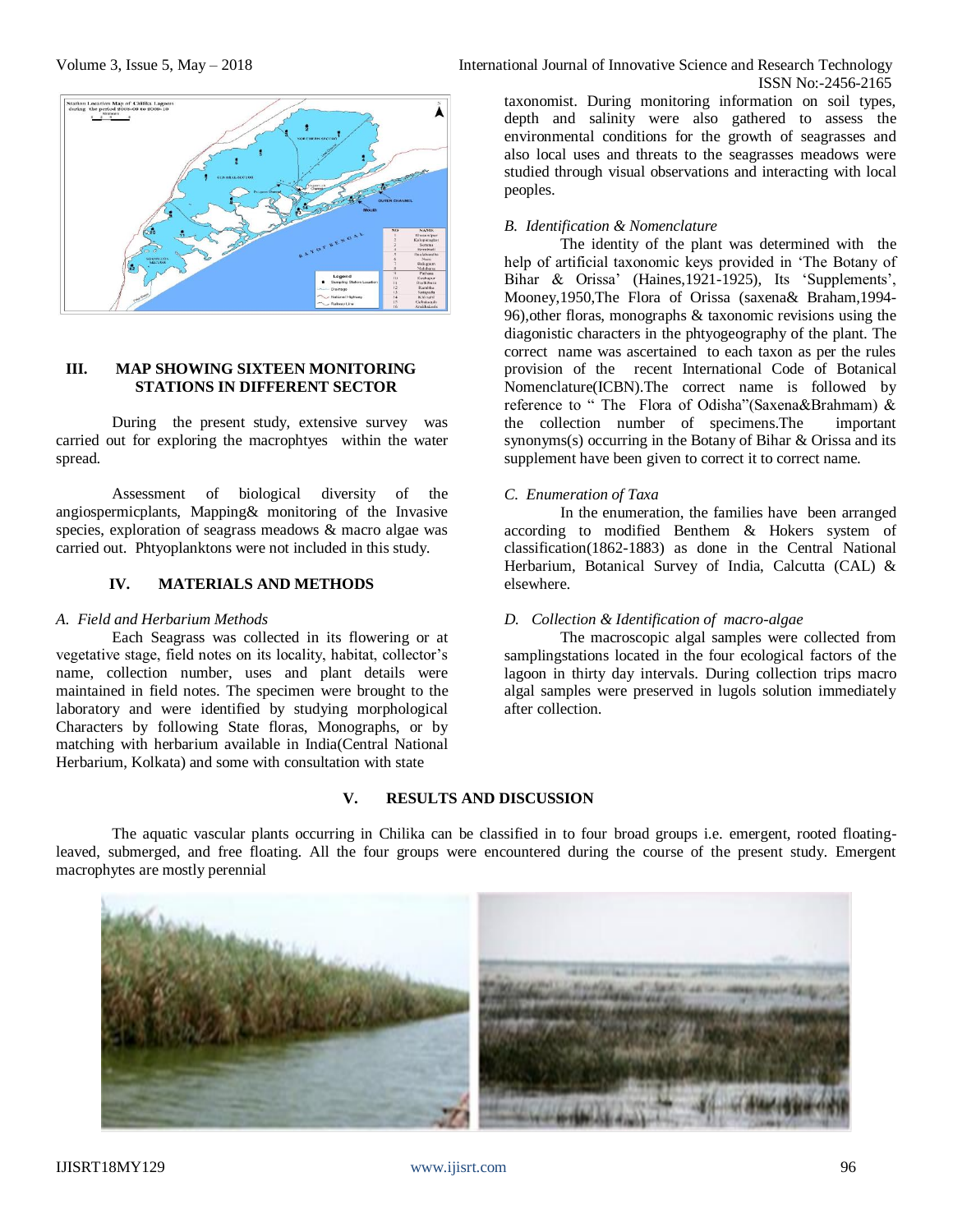

Fig 1:- Phragmiteskarka formations in Northern sector Schoenoplectuslittoralis along muddy shore, Eichhorniacrassipes in Northern sector, Seagrass meadow in outer channel

Emergent macrophytes are mostly perennial higher plants growing on periodically inundated or submerged soils with their basal portions submerged in water and tops above the water level. Their root system is well developed to provide strong anchorage with the substratum to withstand the wind and wave action in the shallow water zone. The emergent species like Phragmiteskarka, Schoenoplectuslittoralis, Schoenoplectusarticulatus, Typhaangustata, and Cyperusplatystylis, Cyperuscompressus were common in eulittoral zone of the northern sectorfrom Kalupadaghat to Mangalajodi, extending up to the river confluence point of Daya, Bhargabi and Luna. The western river confluence points like Kanshari and Salia also support the luxuriant growth of a number of emergent macrophytes. Rooted floating-leaved macrophytes are the plants that are rooted at the bottom with leaves floating on the surface of the water. Floating leaves are attached to roots or rhizomes with a flexible, tough stem and

in many cases by a leaf stalk. This group of aquatic plants were observed to be restricted to the northern sector of the lagoon, which remain predominantly fresh for more than ten months. The characteristic species in the shallow sheltered zones of northern sector from Mangalajodi to Kalupadaghat, where the wind action is minimum were .

#### *Nymphaeapubescens, Nymphaeanauchali, Nymphoideshydrophylla and Nymphoides*

*indica*. The situation prevails up to four kilometres towards Sorono where species of both Nymphaea and Nymphoides occur in profusion. Species of Nymphoides are also fairly abundant from Borkudi up to the river confluence points of Daya and Bhargavi. These species are ephemeral in nature and with the rise in water level by more than a meter during July-October, they wither and disappear. Once more they make their appearances in the post-monsoon seasons starting from early October. Submerged macrophytic vegetation of the lagoon was much diversified and well distributed in all the four ecological sectors. In the northern sector, which is predominantly a fresh water zone, the submerged species

encountered were Hydrillaverticillata, Aponogetannatans, Potamogetonnodosus, Potamogetonoctandrus, Potamogetonpectinatus, Utriculariaaurea, Najasminor, Najasgraminea, Najasindica, and few of inland fresh waterbodies. Potamogetonpectinatus, Najasgramineaother aquatic species characteristics alongwith the seagrass species like Halophilabeccarii, Halophilaovata, Halophilaovalis,

Haloduleuninervis and Halodulepinifolia were the dominant species of the central sector and their occurrence was recorded from Nalabana bird sanctuary and the creeks of Krushna Prasad island with sandy substratum. Table showing some sectorial distribution of Macrophytes in Chilika lagoon.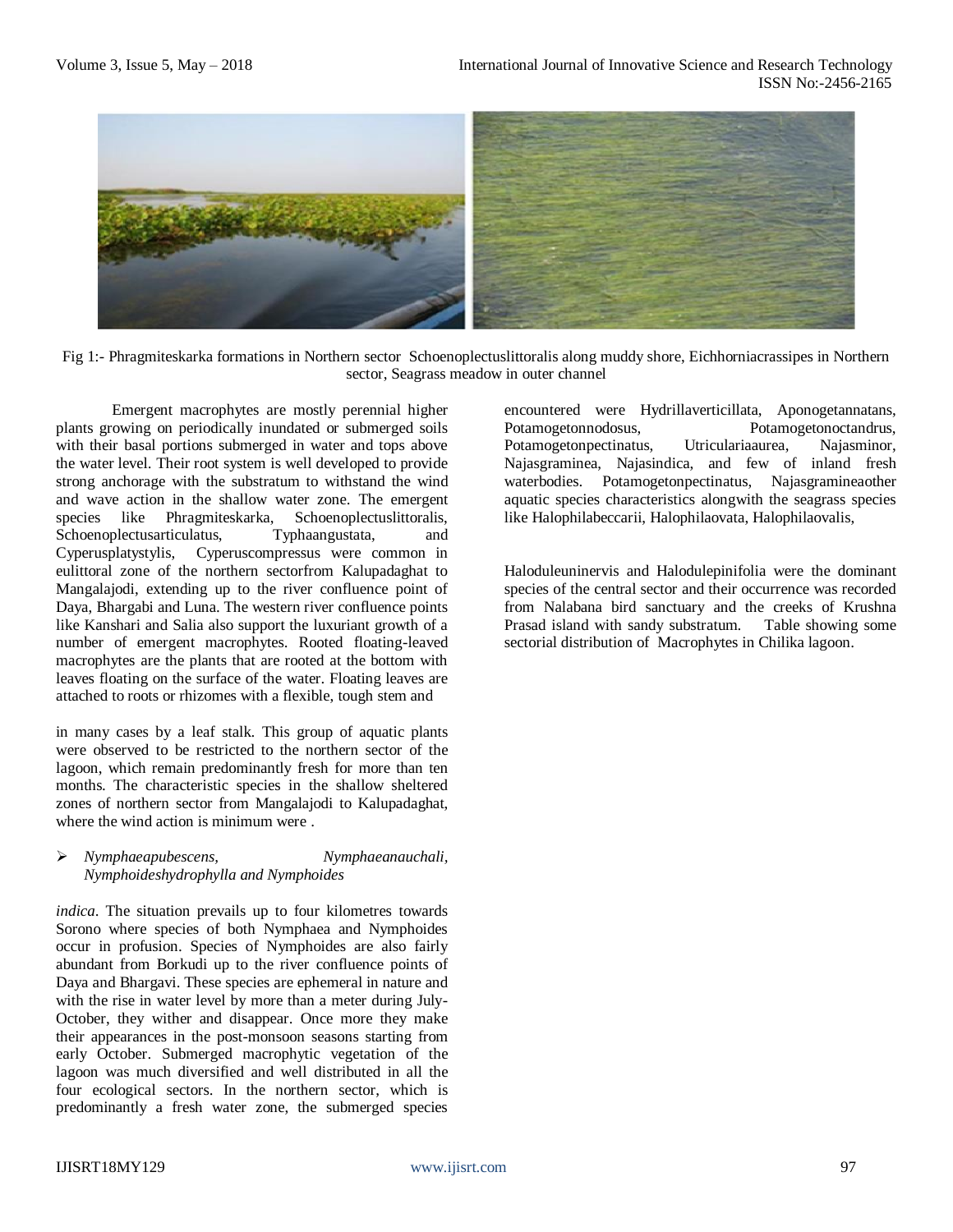|                         |                           |                          |                          |                          |                          |                          |                          |                              |                              |                          |                          |                          |                          |                          |                              | <b>19917 170.-2490-2109</b> |                          |
|-------------------------|---------------------------|--------------------------|--------------------------|--------------------------|--------------------------|--------------------------|--------------------------|------------------------------|------------------------------|--------------------------|--------------------------|--------------------------|--------------------------|--------------------------|------------------------------|-----------------------------|--------------------------|
|                         | Name of the species       | Northern Sector          |                          |                          | <b>Central Sector</b>    |                          |                          | Southern Sector              |                              |                          |                          | <b>Outer Channel</b>     |                          |                          |                              |                             |                          |
|                         |                           | St                       | St                       | St                       | <b>St</b>                | St                       | <b>St</b>                | St                           | <b>St</b>                    | <b>St</b>                | St                       | St                       | <b>St</b>                | St                       | St                           | <b>St</b>                   | <b>St</b>                |
|                         |                           | 1                        | $\overline{2}$           | 3                        | 4                        | 5                        | 6                        | 7                            | 8                            | 9                        | 10                       | 11                       | 12                       | 13                       | 14                           | 15                          | 16                       |
|                         |                           |                          |                          |                          |                          |                          |                          |                              |                              |                          |                          |                          |                          |                          |                              |                             |                          |
|                         |                           |                          |                          |                          |                          |                          |                          |                              |                              |                          |                          |                          |                          |                          |                              |                             |                          |
| $\mathbf{1}$            | Chaetomorphalinum         |                          | $^{+}$                   | $+$                      |                          |                          | $^{+}$                   | $\boldsymbol{+}$             |                              |                          | $\overline{a}$           | $^{+}$                   | $+$                      | $\Box$                   | $\blacksquare$               | $\overline{a}$              | $\overline{\phantom{a}}$ |
| $\boldsymbol{2}$        | Entermorphaintestinalis   | $\Box$                   | $\overline{a}$           | $\overline{a}$           | $\Box$                   | $^{+}$                   | $\ddot{}$                | $^{+}$                       | $\overline{a}$               | $\overline{\phantom{a}}$ | $\overline{a}$           | $\ddot{}$                | $\ddot{}$                | $\frac{1}{2}$            | $\overline{a}$               | $\overline{a}$              | $\frac{1}{2}$            |
| 3                       | Charabraunii              | $\Box$                   | $\ddot{}$                | $\frac{1}{2}$            | $\overline{a}$           |                          | $\ddot{}$                |                              | $\overline{a}$               | $\frac{1}{2}$            | $\overline{a}$           | $\frac{1}{2}$            |                          | $\frac{1}{2}$            | $\overline{a}$               | $\frac{1}{2}$               | $\frac{1}{2}$            |
| $\overline{\mathbf{4}}$ | Gracillariaverrucosa      | $\Box$                   | $\overline{a}$           | $\frac{1}{2}$            | $\overline{a}$           | $\overline{a}$           | $\overline{a}$           | $^{+}$                       | $\ddot{}$                    | $\ddot{}$                | $\overline{a}$           | $\ddot{}$                | $\ddot{}$                | $\frac{1}{2}$            | $\overline{a}$               | $\frac{1}{2}$               | $\frac{1}{2}$            |
| $\overline{5}$          | Gracilarialichenoides     | $\overline{a}$           | $\frac{1}{2}$            | $\overline{a}$           | $\overline{a}$           | $\overline{a}$           | $\overline{a}$           | $^{+}$                       | $\overline{a}$               | $\overline{a}$           | $\overline{a}$           | $\ddot{}$                | $\ddot{}$                | $\frac{1}{2}$            | $\overline{a}$               | $\frac{1}{2}$               | $\frac{1}{2}$            |
| 6                       | Polysiphoniasubtillisima  | $\overline{a}$           | $\overline{a}$           | $\frac{1}{2}$            | $\overline{a}$           | $\overline{a}$           | $\overline{a}$           | $^{+}$                       | $\frac{1}{2}$                | $\mathbb{Z}^2$           | $\overline{a}$           | $\ddot{}$                | $\ddot{}$                | $\overline{a}$           | $\Box$                       | $\overline{a}$              | $\frac{1}{2}$            |
| $\overline{7}$          | Azollapinnata             | $^{+}$                   | $\ddot{}$                | $\ddot{}$                | $\overline{a}$           | $\overline{a}$           | $\overline{a}$           | $\overline{a}$               | $\overline{a}$               | $\mathbb{Z}^2$           | $\overline{a}$           | $\overline{a}$           | $\overline{a}$           | $\overline{a}$           | $\blacksquare$               | $\overline{a}$              | $\overline{a}$           |
| $\overline{8}$          | Blyxaechinosperm          | $\ddot{}$                | $\ddot{}$                | $\ddot{}$                | $\overline{a}$           | $\overline{a}$           | $\overline{a}$           | $\overline{a}$               | $\frac{1}{2}$                | $\mathbb{Z}^2$           | $\overline{a}$           | $\overline{a}$           | $\overline{a}$           | $\overline{a}$           | $\blacksquare$               | $\overline{a}$              | $\bar{\phantom{a}}$      |
| 9                       | Cressacretica             | $\ddot{}$                | $\ddot{}$                | $\ddot{}$                | $\overline{a}$           | $\overline{a}$           | $\overline{a}$           | $\overline{a}$               | $\overline{a}$               | $\mathbb{Z}^2$           | $\bar{\phantom{a}}$      | $\Box$                   | $\overline{a}$           | $\overline{a}$           | $\Box$                       | $\overline{a}$              | $\bar{\phantom{a}}$      |
| 10                      | Cynodondactylon           | $\ddot{}$                | $\ddot{}$                | $\ddot{}$                | $\ddot{}$                | $\overline{a}$           | $\overline{a}$           | $^{+}$                       | $^{+}$                       | $\mathbb{Z}^2$           | $\overline{a}$           | $\ddot{}$                | $\ddot{+}$               | $\frac{1}{2}$            | $^{+}$                       | $\ddot{}$                   | $\overline{\phantom{a}}$ |
| 11                      | Digitarialongiflora       | $\Box$                   | $\frac{1}{2}$            |                          | $\ddot{}$                | $\overline{a}$           | $\overline{a}$           |                              | $\overline{a}$               | $\overline{a}$           | $\overline{a}$           | $\overline{a}$           |                          | $\frac{1}{2}$            | $\overline{a}$               |                             | $\frac{1}{2}$            |
| 12                      | Marsileaquadrifolia       | $\ddot{}$                | $\ddot{}$                | $\ddot{}$                | $\overline{a}$           | $\overline{a}$           | $\frac{1}{2}$            | $\frac{1}{2}$                | $\frac{1}{2}$                | $\overline{\phantom{a}}$ | $\overline{a}$           | $\frac{1}{2}$            | $\overline{a}$           | $\frac{1}{2}$            | $\frac{1}{2}$                |                             | $\frac{1}{2}$            |
| 13                      | Salviniacuculata          | $\ddot{}$                | $\ddot{}$                |                          | $\overline{a}$           | $\overline{a}$           | $\frac{1}{2}$            | $\overline{a}$               | $\overline{a}$               | $\frac{1}{2}$            | $\overline{a}$           | $\overline{a}$           | $\overline{a}$           | $\frac{1}{2}$            | $\frac{1}{2}$                | $\overline{a}$              | $\frac{1}{2}$            |
| $\lceil 14 \rceil$      | Alternantherasessilis     | $\ddot{}$                | $\ddot{}$                |                          | $\overline{a}$           | $\overline{a}$           | $\overline{a}$           | $\overline{a}$               | $\overline{a}$               | $\overline{a}$           | $\overline{a}$           | $\overline{a}$           |                          | $\frac{1}{2}$            | $\overline{a}$               | $\overline{a}$              | $\frac{1}{2}$            |
| 15                      | Amischophacelusaxillaris  |                          |                          |                          |                          |                          |                          |                              |                              |                          |                          |                          |                          |                          |                              |                             |                          |
|                         |                           | $^{+}$                   | $\overline{\phantom{a}}$ | $\overline{\phantom{a}}$ | $\overline{\phantom{a}}$ | $\overline{\phantom{a}}$ | $\overline{a}$           | $\overline{\phantom{0}}$     | $\overline{\phantom{a}}$     | $\overline{\phantom{a}}$ | $\overline{\phantom{a}}$ | $\overline{\phantom{0}}$ | $\overline{\phantom{a}}$ | $\overline{\phantom{a}}$ | $\overline{\phantom{a}}$     | $\overline{\phantom{a}}$    | $\overline{\phantom{a}}$ |
| 16                      | Arundodonax               | $+$                      | $\frac{1}{2}$            | $\equiv$                 | $\overline{\phantom{a}}$ | ÷,                       | $\overline{a}$           | $\overline{\phantom{a}}$     | $\overline{\phantom{a}}$     | $\blacksquare$           | $\overline{\phantom{a}}$ | $\equiv$                 | $\equiv$                 | $\blacksquare$           | $\blacksquare$               | $\blacksquare$              | $\blacksquare$           |
| $\overline{17}$         | Echinocholastagnina       | $+$                      | $^{+}$                   | $+$                      | $\omega$                 | ÷,                       | $\blacksquare$           | $\blacksquare$               | $\overline{\phantom{a}}$     | $\blacksquare$           | $\overline{a}$           | $\equiv$                 | $\overline{a}$           | $\blacksquare$           | $\blacksquare$               | $\blacksquare$              | $\blacksquare$           |
| 18                      | Eleocharisdulcis          | $+$                      | $^{+}$                   | $+$                      | $\equiv$                 | ÷,                       | ÷,                       | $\bar{\phantom{a}}$          | $\overline{\phantom{a}}$     | $\blacksquare$           | $\overline{a}$           | $\overline{\phantom{a}}$ | $\overline{a}$           | $\blacksquare$           | $\omega$                     | $\blacksquare$              | $\blacksquare$           |
| $\overline{19}$         | Fimbristyliscymosa        | $+$                      | $^{+}$                   | $+$                      | $\omega$                 | ÷,                       | ÷,                       | $\blacksquare$               | $\overline{\phantom{a}}$     | $\blacksquare$           | $\overline{a}$           | $\overline{\phantom{a}}$ | $\overline{a}$           | $\blacksquare$           | $\blacksquare$               | $\blacksquare$              | $\blacksquare$           |
| 20                      | Heliotropiumcurassavicum  | $+$                      | $^{+}$                   | $+$                      | $\omega$                 | ÷,                       | ÷,                       | $\blacksquare$               | $\overline{\phantom{a}}$     | $\blacksquare$           | $\overline{a}$           | $\equiv$                 | $\overline{a}$           | $\blacksquare$           | $\blacksquare$               | $\blacksquare$              | $\blacksquare$           |
| 21                      | Monochoriahastata         | $^{+}$                   | $^{+}$                   | $+$                      | $\omega$                 | ÷,                       | ÷,                       | $\blacksquare$               | $\overline{\phantom{a}}$     | $\blacksquare$           | $\overline{\phantom{a}}$ | $\equiv$                 | $\overline{\phantom{a}}$ | $\blacksquare$           | $\blacksquare$               | $\blacksquare$              | $\blacksquare$           |
| 22                      | Myriostachyawightiana     | $^{+}$                   | $^{+}$                   | $^{+}$                   | $\omega$                 | ÷,                       | $\overline{\phantom{a}}$ | $\overline{\phantom{a}}$     | $\overline{\phantom{a}}$     | $\blacksquare$           | $\overline{\phantom{0}}$ | ÷,                       | $\overline{\phantom{a}}$ | ÷,                       | $\blacksquare$               | $\overline{\phantom{a}}$    | $\blacksquare$           |
| 23                      | Paspallumdistichum        | $^{+}$                   | $\frac{1}{2}$            | $\equiv$                 | $\omega$                 | ÷,                       | $\overline{\phantom{a}}$ | $\blacksquare$               | $\overline{\phantom{a}}$     | $\blacksquare$           | $\overline{\phantom{a}}$ | ÷,                       | $\overline{\phantom{a}}$ | ÷,                       | $\overline{\phantom{a}}$     | $\overline{\phantom{a}}$    | $\overline{\phantom{a}}$ |
| 24                      | Phragmiteskarka           | $^{+}$                   | $^{+}$                   | $^{+}$                   | $\Box$                   | ÷,                       | $^{+}$                   | $\blacksquare$               | $\overline{\phantom{a}}$     | $\blacksquare$           | $\overline{\phantom{a}}$ | $\equiv$                 | $\overline{\phantom{a}}$ | ÷,                       | $\blacksquare$               | $\overline{\phantom{a}}$    | $\blacksquare$           |
| 25                      | Polygonumflaccidium       | $^{+}$                   | $\ddot{}$                | $\frac{1}{2}$            | $\frac{1}{2}$            | ÷,                       | ÷,                       | $\blacksquare$               | $\overline{\phantom{a}}$     | $\blacksquare$           | $\overline{\phantom{a}}$ | $\equiv$                 | ä,                       | $\blacksquare$           | $\blacksquare$               | $\blacksquare$              | $\blacksquare$           |
| 26                      | Schoenoplectusarticulatus | $+$                      | $^{+}$                   | $+$                      |                          | ÷,                       | ÷,                       | $\equiv$                     | $\overline{\phantom{a}}$     | $\omega$                 | $\overline{a}$           | $\equiv$                 | ä,                       | $\blacksquare$           | $\blacksquare$               | $\blacksquare$              | $\blacksquare$           |
| 27                      | Schoenoplectuslittoralis  | $+$                      | $^{+}$                   | $+$                      | $^{+}$                   | $+$                      | $+$                      | $^{+}$                       | $^{+}$                       | $^{+}$                   | $^{+}$                   | $^{+}$                   | $+$                      | $+$                      | $^{+}$                       | $+$                         | $\bar{\phantom{a}}$      |
| 28                      | Sesuviumporstulacastrum   | $+$                      | $^{+}$                   | $+$                      | $\mathbf{r}$             | $\overline{a}$           | $\sim$                   | $\overline{a}$               | $\overline{a}$               | $\blacksquare$           | $\overline{a}$           | L.                       | $\overline{a}$           | $\overline{a}$           | $\blacksquare$               |                             | $\sim$                   |
| 29                      | Typhaangustata            | $+$                      | $\ddot{}$                | $+$                      | $\omega$                 | $\overline{a}$           | $\overline{\phantom{a}}$ | $\overline{a}$               | $\overline{a}$               | $\blacksquare$           | $\overline{a}$           | $\Box$                   | L.                       | $\overline{\phantom{a}}$ | $\blacksquare$               | $\sim$                      | $\sim$                   |
| 30                      | Vetiverazizanioides       | $^{+}$                   | $^{+}$                   |                          | $\sim$                   |                          | $\overline{a}$           | $\overline{a}$               | $\overline{a}$               | $\blacksquare$           | L.                       | $\overline{a}$           | L.                       | $\blacksquare$           | $\blacksquare$               | $\overline{a}$              | $\ddot{\phantom{1}}$     |
| 31                      | Hygroyzaaristata          | $\overline{\phantom{a}}$ | $^{+}$                   | ÷,                       | $\mathbf{r}$             | $\overline{a}$           | $\overline{a}$           | $\overline{\phantom{a}}$     | $\overline{a}$               | $\overline{\phantom{a}}$ | $\overline{\phantom{a}}$ | $\overline{\phantom{a}}$ | L.                       | $\blacksquare$           | ä,                           | $\overline{a}$              | $\blacksquare$           |
| 32                      | Ipomoea aquatica          | $+$                      | $^{+}$                   | $+$                      | $\overline{\phantom{a}}$ | $\overline{a}$           | $\overline{\phantom{a}}$ | $\sim$                       | $\overline{a}$               | $\sim$                   | $\overline{\phantom{a}}$ | $\Box$                   | $\sim$                   | L.                       | $\overline{\phantom{a}}$     | $\sim$                      | $\overline{\phantom{a}}$ |
| 33                      | Lemna minor               | $\blacksquare$           |                          | $\blacksquare$           | $\Box$                   | $\blacksquare$           | $\blacksquare$           | $\qquad \qquad \blacksquare$ | $\overline{a}$               | $\overline{\phantom{a}}$ | $\blacksquare$           | ÷,                       | $\overline{a}$           | $\blacksquare$           | $\qquad \qquad \blacksquare$ | $\overline{\phantom{a}}$    | $\overline{\phantom{a}}$ |
| $\overline{34}$         | Ludwigiaperenis           | $\blacksquare$           | $\! +$                   | $\boldsymbol{+}$         | $\blacksquare$           | $\blacksquare$           | $\blacksquare$           | $\overline{\phantom{a}}$     | $\qquad \qquad \blacksquare$ | $\blacksquare$           | $\blacksquare$           | $\blacksquare$           | $\blacksquare$           | $\blacksquare$           | $\blacksquare$               | $\blacksquare$              | $\overline{\phantom{a}}$ |
| 35                      | Nymphoideshydrophylla     | $\qquad \qquad +$        | $\! +$                   | $\qquad \qquad +$        | $\ddot{}$                | $\blacksquare$           | $\blacksquare$           | $\blacksquare$               | $\blacksquare$               | $\blacksquare$           | $\blacksquare$           | $\blacksquare$           | $\blacksquare$           | $\blacksquare$           | $\overline{\phantom{a}}$     | $\blacksquare$              | $\overline{\phantom{a}}$ |
| 36                      | Nymphoidesindica          | $\boldsymbol{+}$         | $\! +$                   | $\boldsymbol{+}$         | $\! + \!$                | $\blacksquare$           | $\blacksquare$           | $\blacksquare$               | $\blacksquare$               | $\blacksquare$           | $\blacksquare$           | $\blacksquare$           | $\blacksquare$           | $\Box$                   | $\blacksquare$               | $\overline{\phantom{a}}$    | $\overline{\phantom{a}}$ |
| 37                      | Nymphaeanouchalli         | $\qquad \qquad +$        | $\qquad \qquad +$        | $\qquad \qquad +$        | $\Box$                   | $\blacksquare$           | $\blacksquare$           | $\Box$                       | $\Box$                       | $\blacksquare$           | $\blacksquare$           | $\blacksquare$           | $\blacksquare$           | $\Box$                   | $\blacksquare$               | $\bar{\phantom{a}}$         | $\blacksquare$           |

Table 2. Sectorial distribution of Macrophtyes in Chilika Lagoon

Free floating hydrophytes, which typically float on or just under the water surface with their roots in the water, are observed to be dominant in the fresh water zone of the northern sector and the river confluence points in the central sector. Eichhorniacrassipes. The Eichhornia were observed to decompose with the increase in the salinity level of the lagoon. Pistiastratiotes, Salviniacucullata and small free-floating ones like Azollapinnata, Spirodelapolyrhiza, Lemnaminor were the dominant species. Interestingly, Azollapinnata which finds its way in to the lagoon from the paddy fields grow and form thick mat near Kalupadaghat and Mangalajodi during post monsoon months but it gradually disappears as the salinity level of this sector improve from the month of April onwards.

## **VI. CONCLUSION**

Wetlands are one of the most important ecosystem on the earth surface. They are described as the ''Kidney" because of the functions they perform both hydrologically, biochemically and as "supermarkets" due to its rich